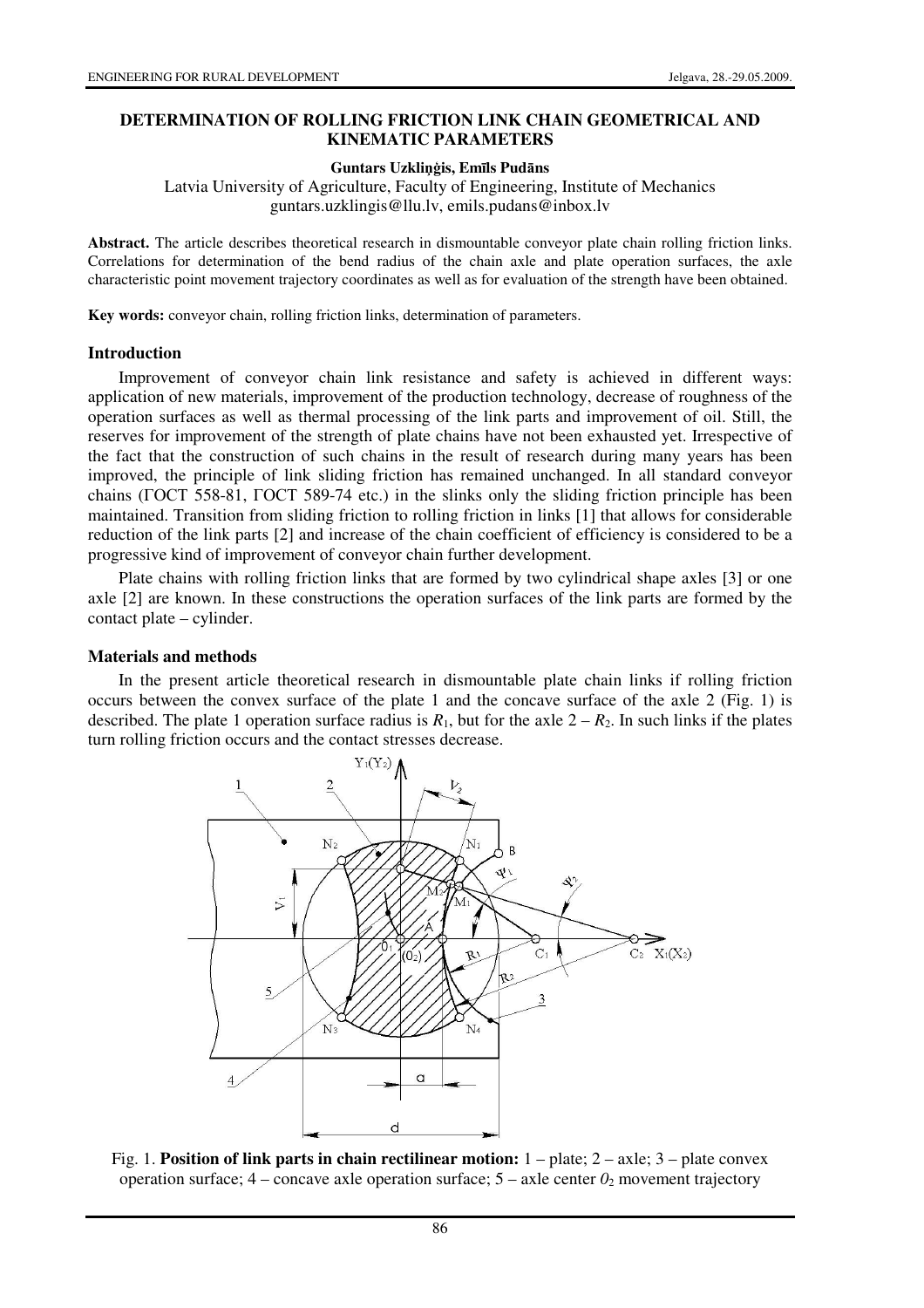

Fig. 2. **Position of link parts in link turning** 

With the axle 2 rolling without sliding along the operation surface of the plate the surface arches  $AM<sub>1</sub>$  and  $AM<sub>2</sub>$  will be equal (Fig. 1);

$$
\text{or } R_1 \mathcal{V}_1 = R_2 \mathcal{V}_2,\tag{1}
$$

where  $R_1$  and  $R_2$  – plate and axle operation surface radiuses;

 $\Psi_1$  and  $\Psi_2$  – angles corresponding to the arches  $AM_1$  and  $AM_2$ .

When the axle turns up to the position when the points  $M_1$  and  $M_2$  (Fig. 2) coincide, the axle turning angle  $\gamma$  will be:

$$
\gamma = \varPsi_1 - \varPsi_2;
$$

And considering (1)

$$
\gamma = \varPsi_1 \frac{R_2 - R_1}{R_2} \,. \tag{2}
$$

In the borderline position when the contact point  $M<sub>1</sub>$  coincides with the point *B* (Fig. 2) the axle turning angle will be equal to a half of the chain link maximal turning angle  $\varphi_{\text{max}}$ .

$$
\gamma_{\text{max}} = \varphi_{\text{max}} / 2 = \pi / z,\tag{3}
$$

where  $z$  – number of sprocket teeth.

Further the coordinate *x* of the axle and plate contact point  $N_1$  at the angle  $\gamma = \gamma_{\text{max}}$  and the corresponding angle  $\mathcal{Y}_{1\text{ max}}$  are determined (Fig. 3):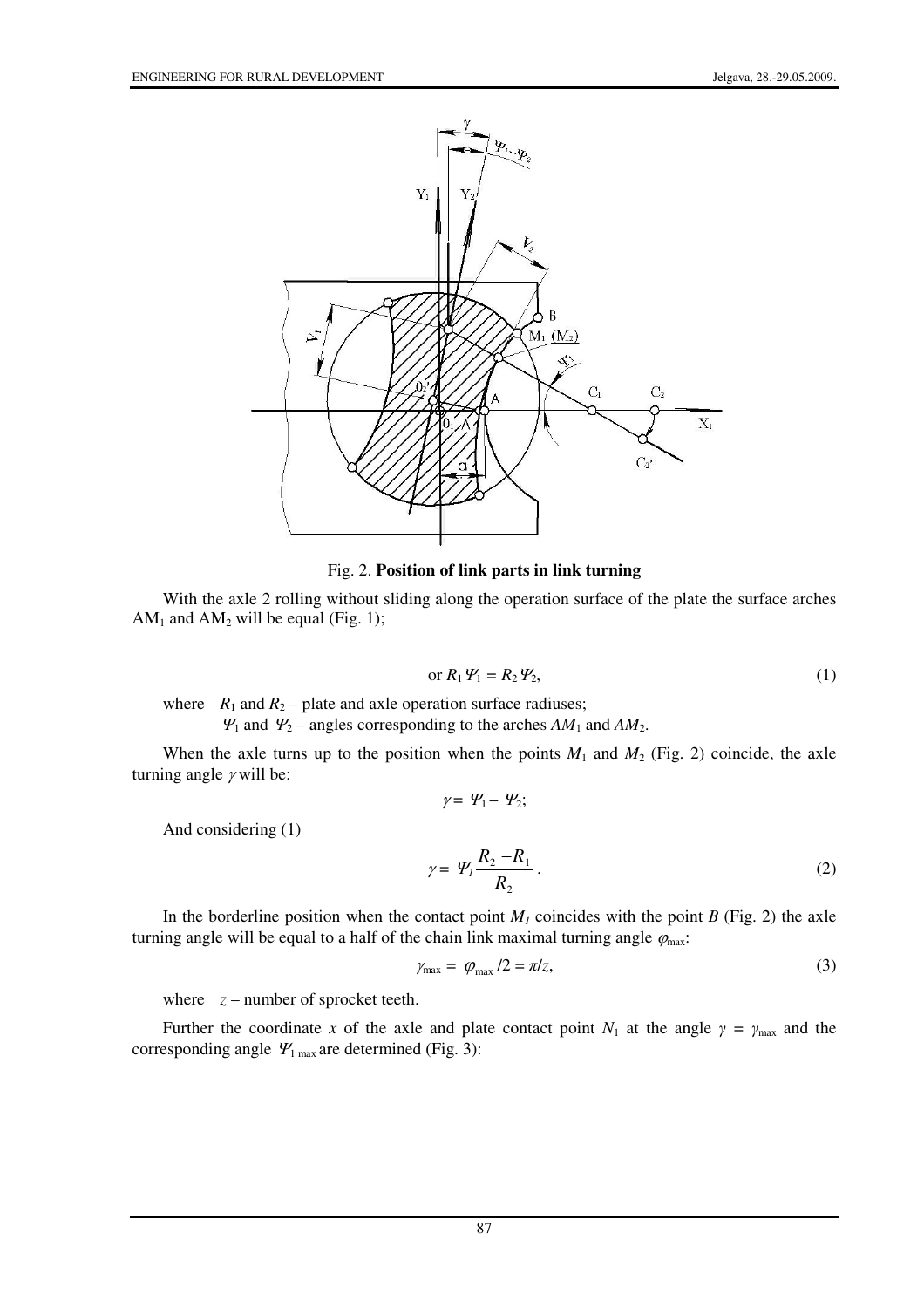

Fig. 3. **Determination of angle** Ψ**1 max**

$$
x = \frac{0.25d^2 + a(a + 2R_1)}{2(a + R_1)};
$$
\n(4)

$$
\Psi_{1\max} = \arccos \frac{a + R_1 - x}{R_1} = \arccos \left[ 1 - \frac{0.25d^2 - a^2}{2R_1(R_1 + a)} \right],\tag{5}
$$

where  $a$  – half of axle "thickness" in the central cut;  *d* – axle cylindrical part diameter.

Inserting the expression (3) in the expression (2) and evaluating (5) we can obtain the correlation of the main link parameters and the angle  $\varphi_{\text{max}}$ :

$$
\frac{\pi}{z} = \frac{R_2 - R_1}{R_2} \arccos\left[1 - \frac{0.25d^2 - a^2}{2R_1(R_1 + a)}\right],\tag{6}
$$

or

$$
R_2 = R_1 \frac{\arccos\left[1 - \frac{0.25d^2 - a^2}{2R_1(R_1 + a)}\right]}{\arccos\left[1 - \frac{0.25d^2 - a^2}{2R_1(R_1 + a)}\right] - \frac{\pi}{z}}.
$$
(7)

So that in the expression (7) the denominator should be bigger or equal to zero, then

$$
R_1 < R_{1\text{max}},
$$

where  $R_{1\text{max}}$  can be expressed by equation: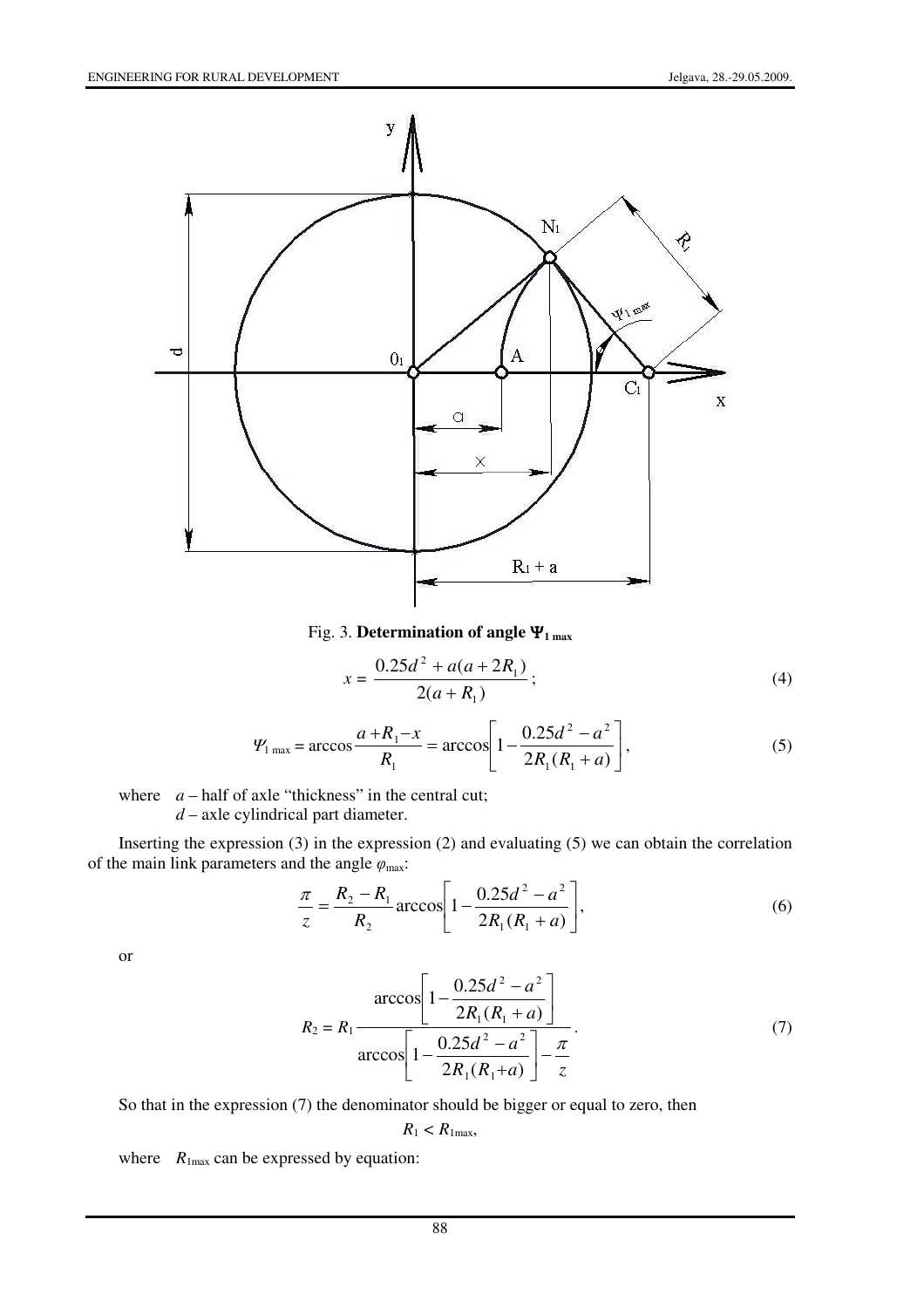$$
-a + \sqrt{a^{2} + 2 \frac{0.25d^{2} - a^{2}}{1 - \cos(\frac{\pi}{z})}}
$$
\n
$$
R_{1 max} = \frac{}{2}
$$
\n(8)

The coordinates of the contact point  $M_1$  (Fig. 1):

$$
X_{M_1} = a + R_1 - R_1 \cos \varPsi_1,
$$

where  $Y_{M_1} = R_1 \sin \Psi_1$ ;

$$
\Psi_1 = \frac{R_2}{R_2 - R_1} \gamma = \frac{R_2}{R_2 - R_1} \frac{\varphi}{2},
$$

where  $\varphi$  – turning angle of one chain link in relation to the other (next) fixed (immobile) link plates.

Then:

$$
X_{M_1} = a + R_1 - R_1 \cos\left(\frac{R_2}{R_2 - R_1} \frac{\varphi}{2}\right);
$$
\n(9)

 $\sim$ 

$$
Y_{M_1} = R_I \sin\left(\frac{R_2}{R_2 - R_1} \frac{\varphi}{2}\right).
$$
 (10)

The peculiarity of rolling friction links is that in the chain link turning the step does not remain constant but changes a bit. In order to analyse the chain step variation depending on the numerical values of the radiuses  $R_1$  and  $R_2$  it is necessary to determine the coordinates of the axle center  $O_2$ movement trajectory.

From Figure 2:

$$
X_{0_2} = a + R_1 - (R_1 + V_2) \cos \Psi_1 - V_1 \sin(\Psi_1 - \Psi_2);
$$
  

$$
Y_{0_2} = (R_1 + V_2) \sin \Psi_1 - V_1 \cos(\Psi_1 - \Psi_2),
$$

where (Fig.1):

$$
V_1 = (a+R_2)tg \mathcal{Y}_2;
$$
  

$$
V_2 = \frac{a+R_2}{\cos \mathcal{Y}_2} - R_2.
$$

The angle  $\Psi_2$  is the function of the plate turning angle  $\varphi$ :

$$
\Psi_2 = \frac{R_1}{R_2} \Psi_1 = \frac{R_1}{R_2} \frac{R_2}{R_2 - R_1} \frac{\varphi}{2} = \frac{R_1}{R_2 - R_1} \frac{\varphi}{2}.
$$

Then:

$$
V_1 = (a + R_2) \operatorname{tg} \left( \frac{R_1}{R_2 - R_1} \frac{\varphi}{2} \right);
$$

$$
V_2 = \frac{a + R}{\cos \left( \frac{R_1}{R_2 - R_1} \frac{\varphi}{2} \right)} - R_2;
$$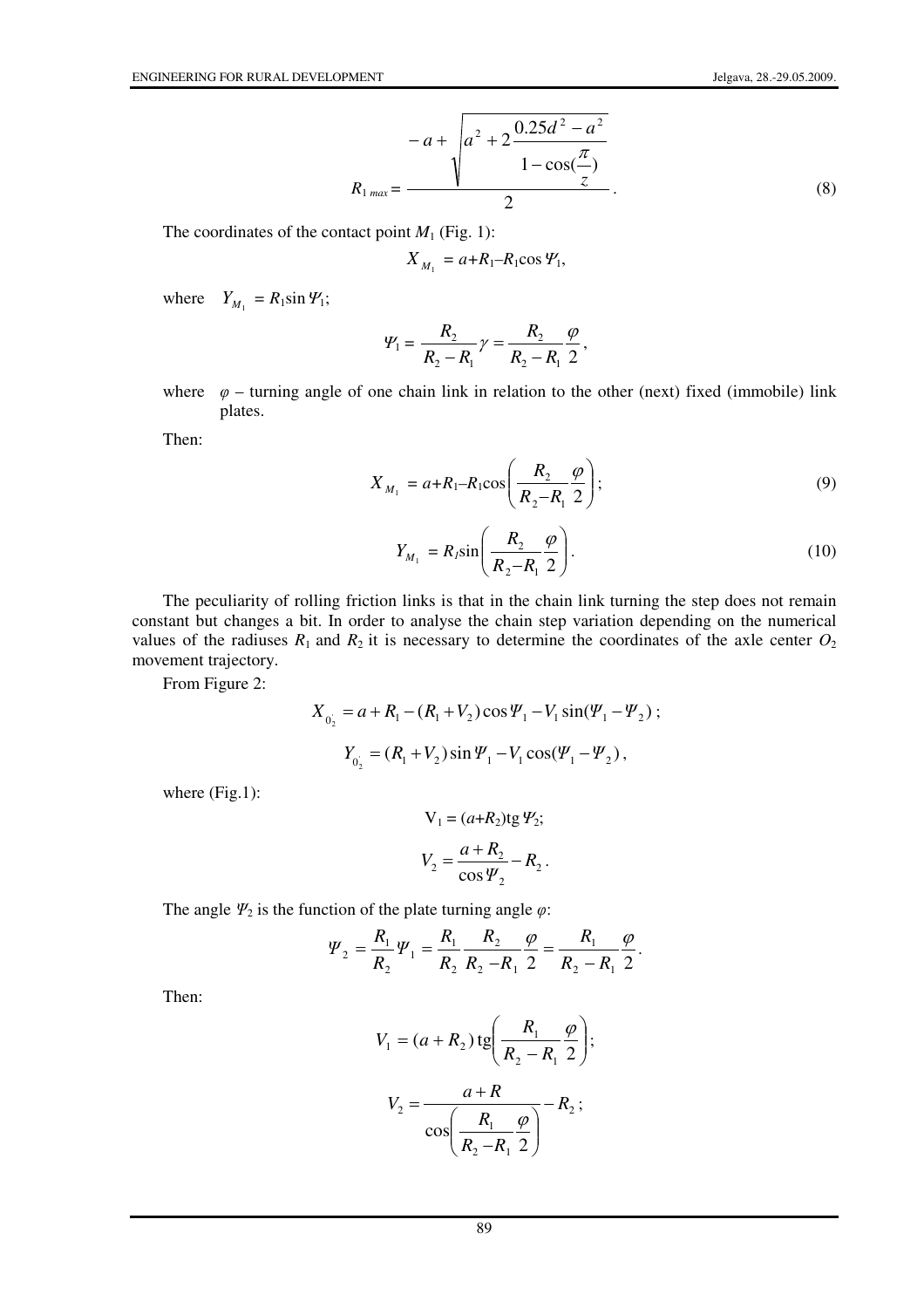$$
\Psi_1 - \Psi_2 = \frac{\varphi}{2};
$$
  
\n
$$
X_{0_2} = a + R_1 - (R_1 + V_2) \cos\left(\frac{R_2}{R_2 - R_1} \frac{\varphi}{2}\right) - V_1 \sin\frac{\varphi}{2};
$$
\n(11)

$$
Y_{0_2} = (R_1 + V_2) \sin\left(\frac{R_2}{R_2 - R_1} \frac{\varphi}{2}\right) - V_1 \cos\frac{\varphi}{2}.
$$
 (12)

The axle is calculated in shear. The dangerous cut is 2  $a_{\text{min}}$  (Fig. 4). The squares  $A_1$  and  $A_2$  are expressed:



Fig. 4. **Determination of axle size** *a***min**

$$
A = \frac{\pi d^2}{4};
$$
  
\n
$$
x = \frac{0.25d^2 + a_{\min} (a_{\min} + 2R_1)}{2(a_{\min} + R_1)};
$$
  
\n
$$
\alpha_1 = \arccos \frac{2x}{d}; \ \alpha_2 = \arccos \frac{a_{\min} + R_1 - x}{R_1};
$$
  
\n
$$
A_1 = \frac{R_1}{2} (\alpha_1 R_1 - (a_{\min} + R_1 - x) \sin \alpha_1);
$$
  
\n
$$
A_2 = \frac{d}{4} \left( \frac{\alpha_2 d}{2} - x \sin \alpha_2 \right).
$$

If  $R_1$  is given, the equation including  $a_{\min}$  will be: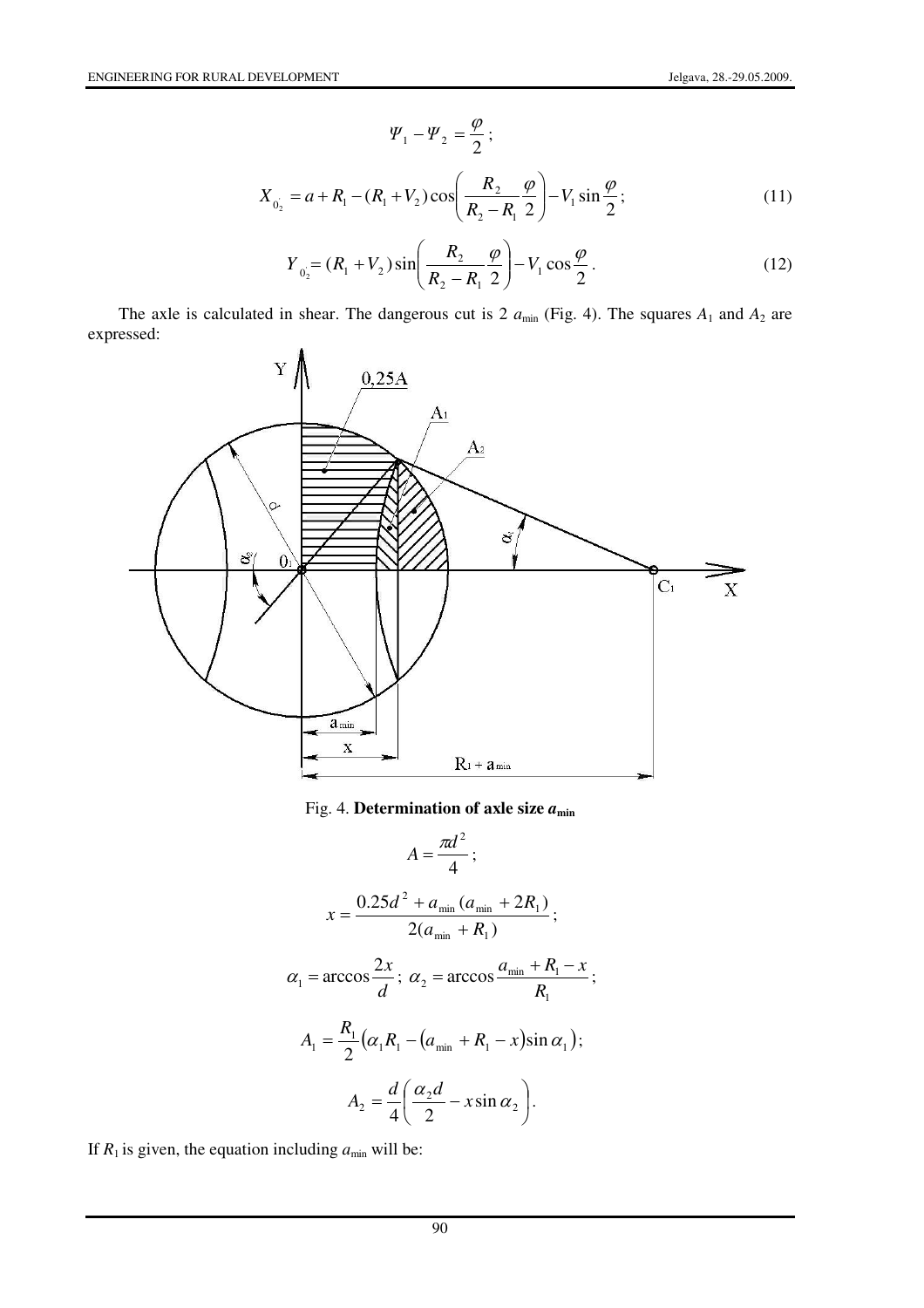$$
\frac{\pi d^2}{4} - 4(A_1 + A_2) = \frac{F}{[\tau_c]},
$$
\n(13)

where  $F$  – chain tension force, N;

 $[\tau_c]$  – shear tension permissible for the axle material, N mm<sup>-2</sup>.

In order to state the operative part of the plate shape form hole, the coordinates of the characteristic point of the axle movement trajectory should be determined:

$$
X_{Ni} = X_{0_{2}} + X_{Ni} \cos \gamma + Y_{Ni} \sin \gamma
$$
  
\n
$$
Y_{Ni} = Y_{0_{2}} - X_{Ni} \sin \gamma + Y_{Ni} \cos \gamma
$$
 (14)

where  $i = 1, 2, 3, 4$  (signs of the characteristic points of the axle  $N_1, N_2, N_3, N_4$  (Fig. 1);

$$
X_{N_1} = \frac{0.25d^2 + a(a+2R_1)}{2(a+R_1)}; \ Y_{N_1} = \sqrt{0.25d^2 - X_{N_1}^2};
$$



Fig. 5. **Determination of movement trajectory of axle characteristic points**

$$
\begin{aligned} \boldsymbol{X}_{N_2^+} &= -\boldsymbol{X}_{N_1^+} \; ; \; \boldsymbol{Y}_{N_2^+} = & \boldsymbol{Y}_{N_1^+} \; ; \\ \boldsymbol{X}_{N_3^+} &= -\boldsymbol{X}_{N_1^+} \; ; \; \boldsymbol{Y}_{N_3^+} = -\boldsymbol{Y}_{N_1^+} \; ; \\ \boldsymbol{X}_{N_4^+} &= \boldsymbol{X}_{N_1^+} \; ; \; \boldsymbol{Y}_{N_4^+} = -\boldsymbol{Y}_{N_1^+} . \end{aligned}
$$

The axle characteristic point movement trajectory coordinates  $X_{Ni}$  and  $Y_{Ni}$  are determined at different plate turning angle  $\varphi$  values.